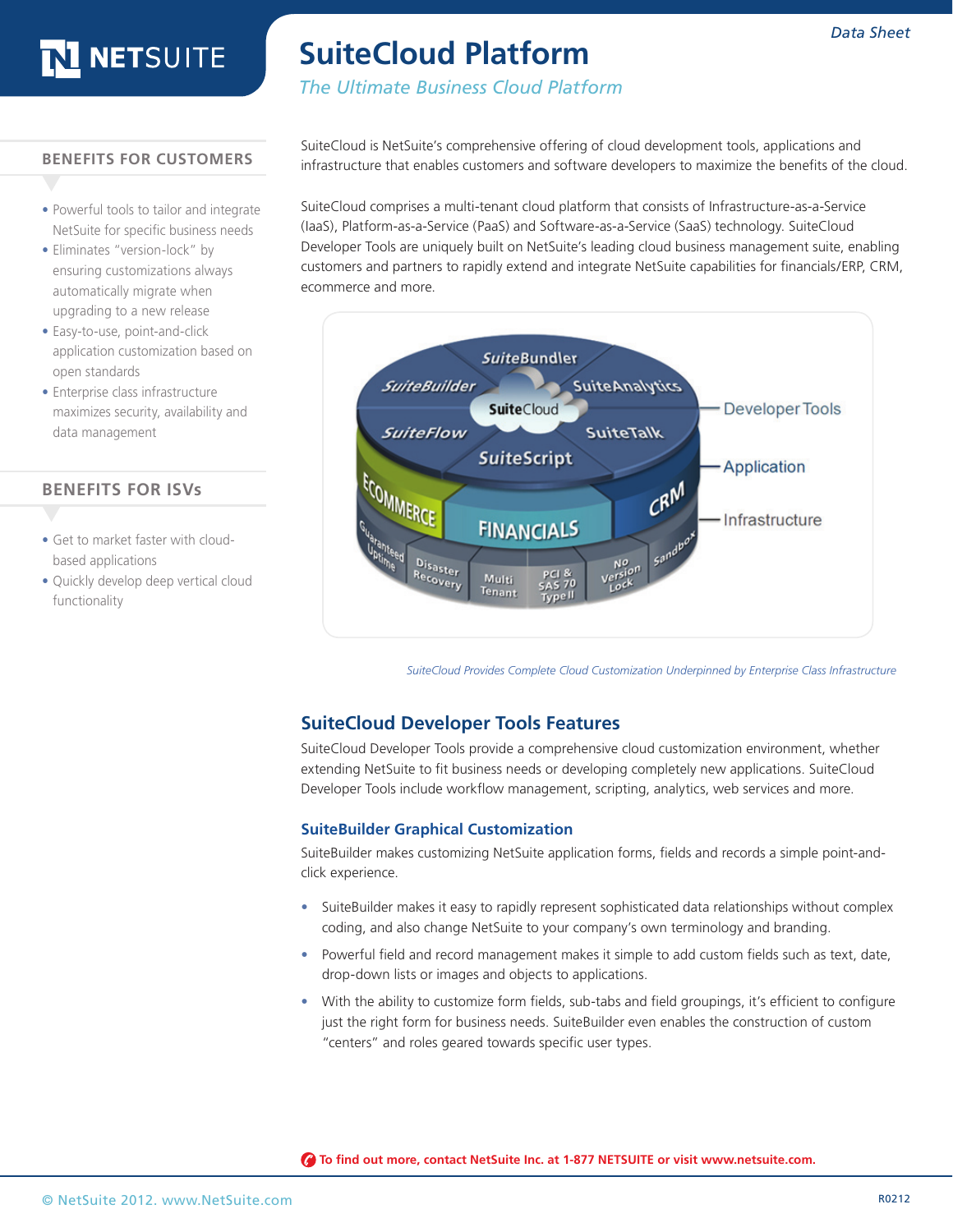NetSuite's core customization and configuration capabilities enabled us to easily build out custom forms and records and tightly map it to our business processes—all without writing a single line of code.

—Krishnan Borthwick, CIO, Tree of Life

#### **SuiteFlow Workflow Engine**

SuiteFlow provides developers and customers with easy-to-use, point-and-click tools to customize and automate business processes across NetSuite and between other business systems.

- SuiteFlow makes it easy to create business processes such as lead nurturing, collections management, sales discounting approvals, purchase order approvals and more.
- **•**  Powerful workflow management makes it possible to specify the triggering events that initiate a workflow, such as when records are viewed, created, or updated—or schedule workflows to run automatically.
- **•**  Manage the states the record will pass through in the course of the workflow, and define the conditional actions that will occur when the record enters each state.

| NETSUITE                                                                                                                 | McGrews W Software |                                                                                                                                                                                                                                   |                                       | McGeever Software V2010.2.104 - Brian Sullivan (Administrator) A :-   Sign Out   Help                          | Search                                                      |             | Go             |
|--------------------------------------------------------------------------------------------------------------------------|--------------------|-----------------------------------------------------------------------------------------------------------------------------------------------------------------------------------------------------------------------------------|---------------------------------------|----------------------------------------------------------------------------------------------------------------|-------------------------------------------------------------|-------------|----------------|
|                                                                                                                          |                    | ① 、 ☆ 。 Home 。 Activities 。 Transactions 。 Lists 。 Reports 。 Documents 。 Situp , Resource Manager 。 Support Sales Tools                                                                                                           |                                       |                                                                                                                |                                                             |             |                |
| Worldfow: List Search                                                                                                    |                    |                                                                                                                                                                                                                                   |                                       |                                                                                                                |                                                             |             |                |
|                                                                                                                          |                    | <b>Workflow: Travel Request Approval Workflow</b>                                                                                                                                                                                 |                                       |                                                                                                                |                                                             |             |                |
| Diagram                                                                                                                  |                    | <b>Workflow</b>                                                                                                                                                                                                                   |                                       |                                                                                                                |                                                             |             |                |
| New State                                                                                                                | New Transition     | Edit Back More Actions .                                                                                                                                                                                                          |                                       |                                                                                                                |                                                             |             |                |
| @ Worldon Summary<br>Entry<br>Pending Approval -<br>Supervisor<br>Approved -<br><b>Supervisor</b><br>Denied - Supervisor |                    | <b>Basic Information</b><br>Name Travel Request Approval Worldfow<br>Record Type Travel Request<br>Description<br>Owner Brian Sullivan<br>Execute as Admin [w]<br>Release Status Released<br>Inactive []<br><b>Fields</b> History | ID customworldfow gus travel worldfow | Initiation<br>X Event Based<br>On Create M<br>On Update<br>Scheduled<br>Condition<br>Condition<br>Saved Search | Trigger Type - All -<br>Use X Visual Builder Custom Formula |             |                |
|                                                                                                                          |                    | New Field                                                                                                                                                                                                                         |                                       |                                                                                                                |                                                             |             |                |
| Pending Approval -<br>Finance                                                                                            |                    | <b>Description</b>                                                                                                                                                                                                                | ID                                    |                                                                                                                | Type                                                        | List/Record | Store<br>Value |
|                                                                                                                          |                    | Name of Controller - new                                                                                                                                                                                                          | custworkflow_sc_controller            |                                                                                                                | List/Record                                                 | Employee    | Yes            |
|                                                                                                                          |                    | Email Sender - new                                                                                                                                                                                                                | custworkflow sc email sender          |                                                                                                                | List/Record                                                 | Employee    | Yes            |
| Approved - Finance<br>Denied - Finance                                                                                   |                    | Edit Back More Actions .                                                                                                                                                                                                          |                                       |                                                                                                                |                                                             |             |                |

*SuiteFlow Provides Click-Not-Code Business Process Management*

**SuiteFlow has helped us** collaborate better and create audited, managed approval processes in an easyto-use graphical environment.

—Michael Metz, CFO, Lexi-Comp

#### **SuiteScript Application Development**

SuiteScript allows developers and administrators to create flexible business logic within NetSuite tailored to specific business needs—from sophisticated business processes to entirely new applications. Built on industry standard JavaScript that ensures portability and rapid developer productivity, SuiteScript enables full-featured application-level scripting capabilities throughout NetSuite.

- **•**  SuiteScript provides a complete set of flexible scripting models to support customization needs, including user event-based scripts, scheduled scripts, client-side scripts, portlet scripts and based on workflow actions.
- **•**  In addition, SuiteScript provides a web-based interactive debugger that allows validation and testing of SuiteScript code, providing a powerful debugging toolset with controlled code execution such as step in, out and over as well as execution logs, resolution of local variables, watches and break points.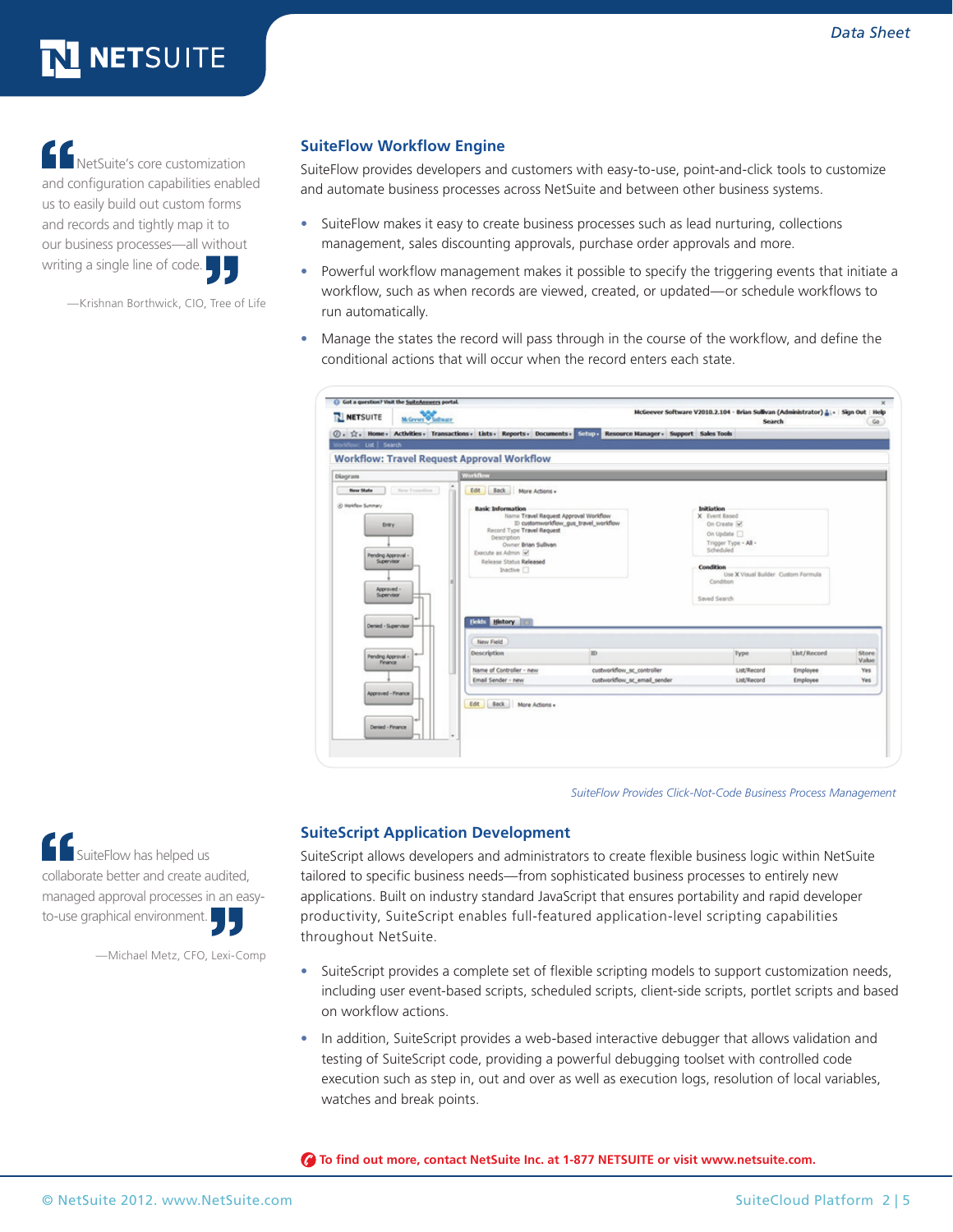# LETSUITE

NetSuite's standards-based scripting capabilities are extremely powerful and easy to use. It enables us to quickly tailor NetSuite to meet our ad hoc business needs.

> —Daniel Hirsch, Vice President, Cequal Products

#### **SuiteTalk Web Services**

SuiteTalk web services integration makes it easy for customers and developers to integrate NetSuite with existing on-premise investments and third-party cloud applications, build website-to-NetSuite integrations or create lightweight custom mobile applications.

- **•**  Enables integration using Java, Microsoft .NET or any other development language that supports SOAP-based web services.
- **•**  RESTlet framework for lightweight integrations allows developers to define their own procedures for standard REST functions such as POST, PUT, GET and DELETE.
- **•**  Powered by a robust security model that manages service requests using standard NetSuite authentication, authorization, session management and encryption.

#### **SuiteAnalytics Business Intelligence**

SuiteAnalytics provides embedded business intelligence to any customizations or applications built with SuiteCloud, eliminating the need for developers and IT to deal with the complexities of separate reporting tools, BI cubes or data warehousing.

With its intuitive graphical toolset, SuiteAnalytics enables end-users to self-serve real-time analytics across all areas—financials, orders, customers, opportunities and all custom objects—to quickly get the business answers they need.

#### **SuiteBundler Application Packaging and Distribution**

SuiteBundler makes it easy for partners and end customers to package up and deploy customizations and applications that have been built on the SuiteCloud platform. Whether you're moving customizations from a sandbox environment to a production environment or you're an ISV or SI looking to package industry or domain expertise and distribute to thousands of end customers, SuiteBundler makes it easy to "bundle" groups of customizations, manage versioning and deploy customizations nearly instantaneously.



*SuiteBundler Streamlines Lifecycle Management and Distribution*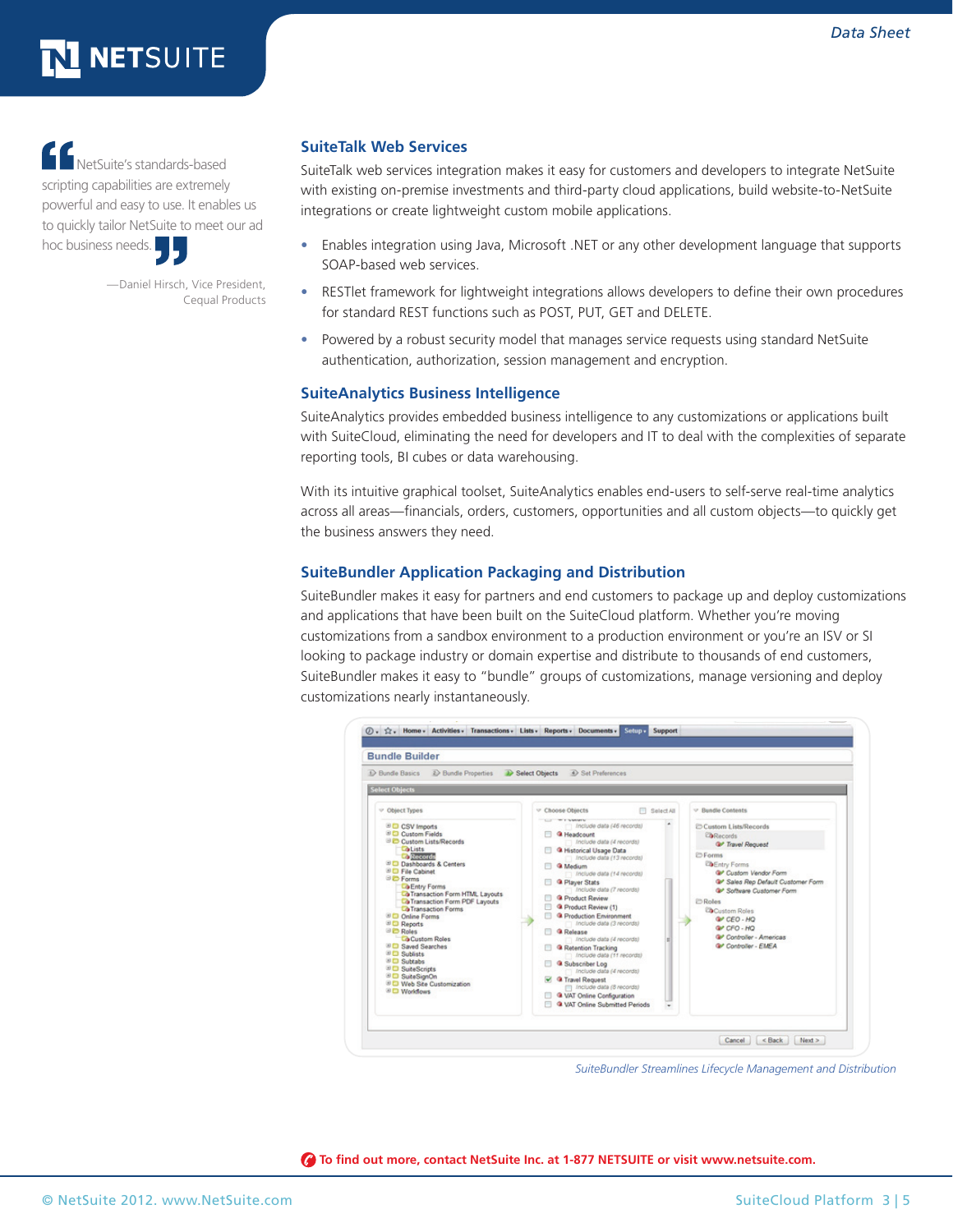#### **SuiteApp.Com Ecosystem**

With SuiteApp.com, NetSuite customers gain an online marketplace where hundreds of innovative third-party solutions integrate and extend NetSuite, with industry-specific solutions, line-of-business applications and integration and data management tools.

#### **SuiteCloud Infrastructure**

Since 1998, NetSuite has provided comprehensive data privacy, data management, security and availability for running mission-critical ERP, CRM and ecommerce applications. With its multiple data centers, NetSuite provides enterprise-grade infrastructure while delivering proven scale.

#### **Application Security**

NetSuite provides a host of advanced functionality to secure the application including role-based access, strong encryption, robust password policies and more. NetSuite adds further layers of security such as application-only access and restricting access to only certain IP addresses to provide complete confidence and peace of mind.

- **•**  NetSuite provides 128-bit SSL encryption for user login and all subsequent data, the same level of encryption used by online banks.
- Role-based access control ensures users can only use data and application functionality that is related to their responsibilities.
- **•**  NetSuite provides fine-grained password configuration options—from minimum password length and complexity to timeframe-based password expiration.
- **•**  For additional access control, NetSuite optionally supports multifactor authentication using a simple physical token to further minimize unauthorized access.

#### **Operational Security**

NetSuite employs stringent round-the-clock monitoring tools, controls and policies and a dedicated tenured security team to ensure that it provides the strongest security for its customers. NetSuite has met a host of audit and security standards including SAS 70 Type II audit, PCI-DSS and the US-EU Safe Harbor framework. In addition, NetSuite has modeled its security and risk management processes according to National Institute of Standards and Technology (NIST) and ISO 27000 series of standards.

#### **Availability**

NetSuite is committed to providing its customers with an outstanding experience with system availability. NetSuite's enterprise-grade redundant infrastructure enables it to provide world-class uptime, averaging 99.96% for more than the past five years.

- **•**  Guaranteed uptime of 99.5% backed by transparent Service Level Commitment.
- **•**  NetSuite maximizes application availability by operating multiple geographically separated data centers.
- NetSuite's applications are housed in enterprise-class data centers include completely redundant internet connections, backup power systems, HVAC systems, fire suppression and are seismically engineered.